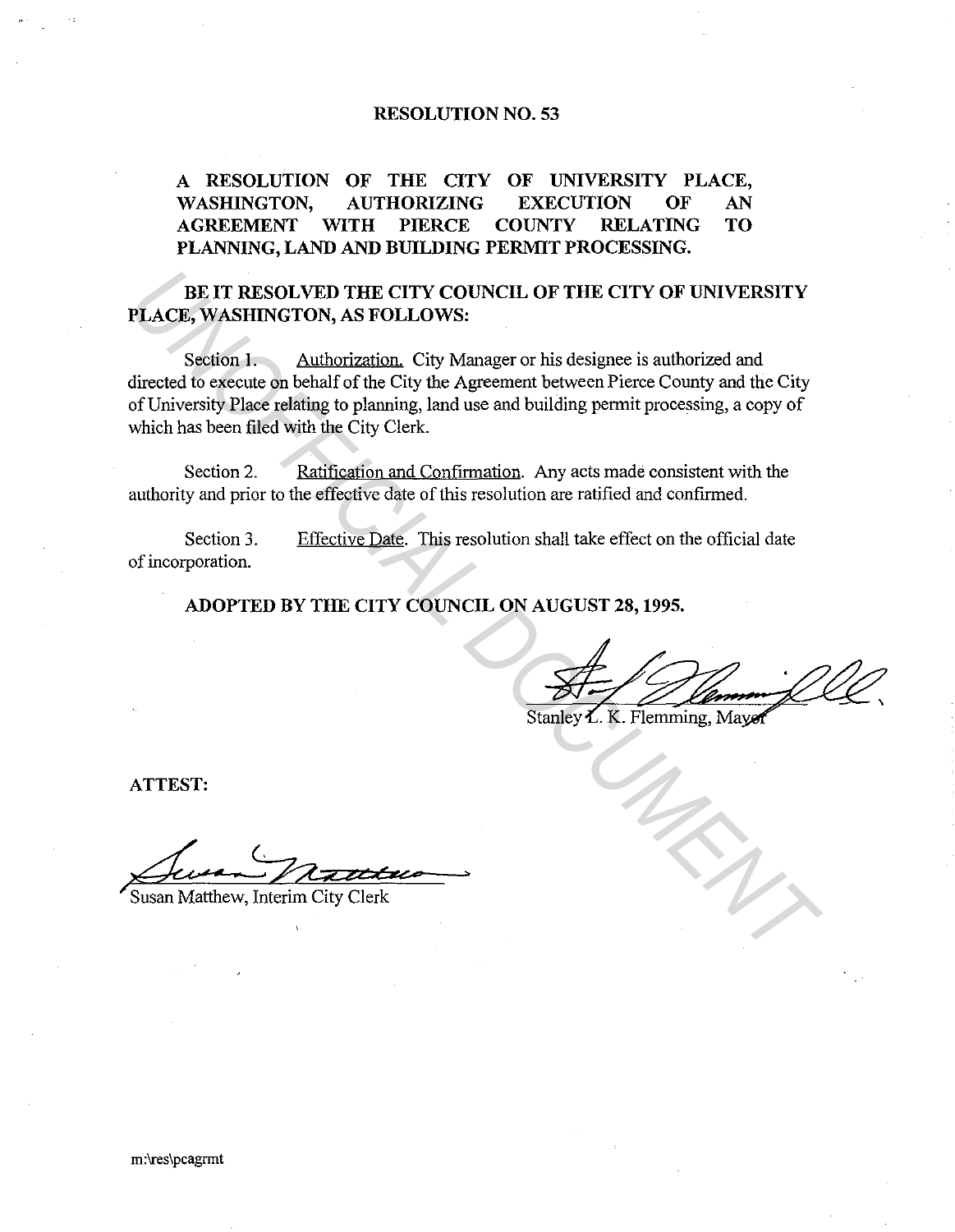### INTERLOCAL AGREEMENT BETWEEN THE CITY OF UNIVERSITY PLACE AND PIERCE COUNTY TO PROVIDE PLANNING, LAND AND BUILDING SERVICES

ASSUMPTIONS: As of August 31, 1995 all applications for development will be made to University Place. The only exception would be for technical modifications made to existing permits. This is designed to cover issues that may be discovered while inspecting work in progress, such as modifications to plumbing or<br>mechanical approvals. Any permit renewals after August 31, 1995 Any permit renewals after August 31, 1995 would be processed by U.P.

The County will continue to process the application for which fees have already been paid and will be done under City authority.

The City of U.P. reserves the right to step in at any time and exercise their jurisdictional authority at their own cost on any matter presently pending.

BUILDING PERMITS - (Such as Building, Plumbing, Mechanical)

- The County would continue plan check process for all existing applications in the system until December 31, 1996.

- The county would continue inspection services on issued<br>permits until December 31, 1996. This is intended to allow permits until December 31, 1996. enough time to complete most activities.

OPTIONAL - After August 30, 1995, for those applications where only the plan check fee has been accepted, but the inspection fee has not, the County would complete the plan review and then U.P. would accept the outstanding building permit inspection fee and issue the related permits. U.P. would then be responsible for inspection of those permitted activities. Id be for technical modifications made to existing permits.<br>Is is designed to cover issues that may be discovered while<br>poeting work in progress, such as modifications to plumbing or<br>poeting work in progress, such as modif

#### FOREST PRACTICES

currently there is one Forest Practices application in the process. That is the Class II permit for Charles Wright. U.P. would assume responsibility for monitoring that site as of August 31, 1995.

DEVELOPMENT ENGINEERING - (Such as driveway permits, grading, flood plan review)

The County will continue to process applications until December 31, 1996. At that time U.P. will assume responsibility for ongoing reviews.

#### ENFORCEMENT

The County will provide U.P. a listing of open enforcement issues related to Building, Zoning Code Enforcement, and Development